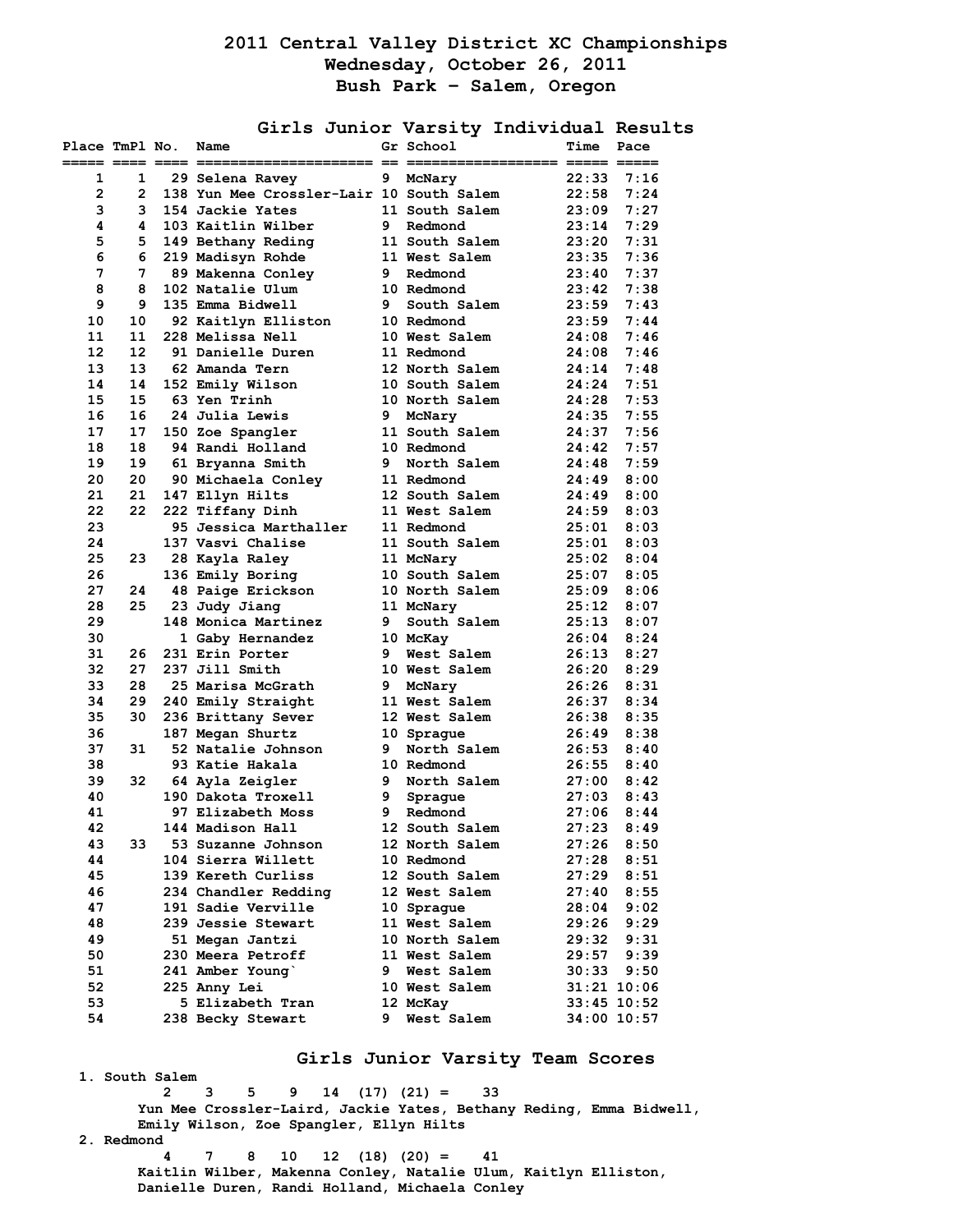**3. West Salem 6 11 22 26 27 (29) (30) = 92 Madisyn Rohde, Melissa Nell, Tiffany Dinh, Erin Porter, Jill Smith, Emily Straight, Brittany Sever 4. McNary 1 16 23 25 28 = 93 Selena Ravey, Julia Lewis, Kayla Raley, Judy Jiang, Marisa McGrath 5. North Salem 13 15 19 24 31 (32) (33) = 102 Amanda Tern, Yen Trinh, Bryanna Smith, Paige Erickson, Natalie Johnson, Ayla Zeigler, Suzanne Johnson** 

## **Boys Junior Varsity Individual Results**

| Place TmPl No.<br>===== ==== ==== = |                | Name                      |    | Gr School         | Time  | Pace |
|-------------------------------------|----------------|---------------------------|----|-------------------|-------|------|
| 1                                   | 1              | 158 Andrew Colburn        | 9  | South Salem       | 18:19 | 5:54 |
| $\overline{2}$                      | $\overline{2}$ | 106 Alec Carter           | 9  | Redmond           | 18:26 | 5:56 |
| 3                                   | 3              | 76 Esau Lopez             |    | 11 North Salem    | 18:33 | 5:59 |
| 4                                   | 4              | 170 John Patterson        | 9  | South Salem       | 18:39 | 6:00 |
| 5                                   | 5.             | 252 Brandon Fletcher      |    | 11 West Salem     | 18:39 | 6:01 |
| 6                                   | 6.             | 251 Darby Estes           | 9  | West Salem        | 18:49 | 6:04 |
| 7                                   | 7              | 253 Riley Hankins         |    | 10 West Salem     | 18:54 | 6:05 |
| 8                                   | 8              | 247 Sam Bybee             |    | 11 West Salem     | 18:57 | 6:06 |
| 9                                   | 9              | 127 Payton McGuire        |    | 10 Redmond        | 19:04 | 6:09 |
| 10                                  | 10             | 180 Trevor Tufts          | 9  | South Salem       | 19:05 | 6:09 |
| 11                                  | 11             | 176 Nathaniel Schwab      | 9  | South Salem       | 19:11 | 6:11 |
| 12                                  | 12             | 71 Luis Galvan-Miranda    |    | 12 North Salem    | 19:12 | 6:11 |
| 13                                  | 13             | 133 Conor Smith           |    | 11 Redmond        | 19:13 | 6:11 |
| 14                                  | 14             | 119 Quentin Johnson       | 9  | Redmond           | 19:14 | 6:12 |
| 15                                  | 15             | 10 Jesus Cornejo          | 9. | McKay             | 19:18 | 6:13 |
| 16                                  | 16             | 215 Riley Walker          |    | 11 Sprague        | 19:22 | 6:14 |
| 17                                  | 17             | 120 Cameron Jones         | 9  | Redmond           | 19:22 | 6:14 |
| 18                                  | 18             | 117 John Hickey           |    | 10 Redmond        | 19:24 | 6:15 |
| 19                                  | 19             | 214 Jon Upchurch          |    | 11 Sprague        | 19:25 | 6:15 |
| 20                                  | 20             | 45 Taylor Russell         |    | 10 McNary         | 19:30 | 6:17 |
| 21                                  | 21             | 177 Byron Serfling        | 9  | South Salem       | 19:31 | 6:17 |
| 22                                  | 22             | 116 Ryan Haney            |    | 12 Redmond        | 19:37 | 6:19 |
| 23                                  | 23             | 198 Christian Decker      | 9  | Spraque           | 19:41 | 6:20 |
| 24                                  | 24             | 248 Spencer Bybee         |    | 10 West Salem     | 19:42 | 6:21 |
| 25                                  | 25             | 44 Evan Rummerfield       |    | 10 McNary         | 19:42 | 6:21 |
| 26                                  |                | 108 Luke Davis            |    | 10 Redmond        | 19:46 | 6:22 |
| 27                                  | 26             | 216 Chris West            |    | 11 Spraque        | 19:47 | 6:22 |
| 28                                  |                | 123 Richard Kirtley       | 9  | Redmond           | 19:57 | 6:25 |
| 29                                  | 27             | 174 Luke Scheuermann      |    | 12 South Salem    | 20:00 | 6:27 |
| 30                                  | 28             | 175 Nathaniel Schmidt     |    | 11 South Salem    | 20:04 | 6:28 |
| 31                                  | 29             | 74 Pablo Herrera          |    | 11 North Salem    | 20:09 | 6:30 |
| 32                                  | 30             | 243 Jacob Anderson        |    | 11 West Salem     | 20:12 | 6:30 |
| 33                                  | 31             | 196 Jonah Calhoun         | 9  | Sprague           | 20:13 | 6:31 |
| 34                                  | 32             | 210 Noah Rindefjall       | 9  | Sprague           | 20:19 | 6:33 |
| 35                                  | 33             | 258 Kameron Lacalli       |    | 12 West Salem     | 20:23 | 6:34 |
| 36                                  | 34             | 205 Drew Jones            |    | 11 Sprague        | 20:25 | 6:35 |
| 37                                  |                | 208 Edward Min            | 9  | Sprague           | 20:28 | 6:35 |
| 38                                  |                | 171 Jonathan Pena         |    | 12 South Salem    | 20:28 | 6:36 |
| 39                                  |                | 163 Ethan Hamilton        | 9  | South Salem       | 20:30 | 6:36 |
| 40                                  | 35             | 80 Alex Muravez           |    | 12 North Salem    | 20:32 | 6:37 |
| 41                                  |                | 264 Alex Zuk              |    | 11 West Salem     | 20:32 | 6:37 |
| 42                                  |                | <b>118 Kellee Johnson</b> |    | <b>11 Redmond</b> | 20:36 | 6:38 |
| 43                                  |                | 162 Andrew Grimshaw       |    | 12 South Salem    | 20:37 | 6:38 |
| 44                                  | 36             | 79 Omar Mosqueda          |    | 11 North Salem    | 20:38 | 6:39 |
| 45                                  |                | 202 Justin Hanes          | 9. | Spraque           | 20:39 | 6:39 |
| 46                                  |                | 179 Ryan Toepfer          |    | 12 South Salem    | 20:39 | 6:39 |
| 47                                  |                | 161 Jacob Grassman        | 9  | South Salem       | 20:39 | 6:39 |
| 48                                  |                | 199 Alec Dehart           |    | 10 Sprague        | 20:40 | 6:39 |
| 49                                  |                | 156 Kyle Carpenter        | 9  | South Salem       | 20:41 | 6:40 |
| 50                                  |                | 197 Tyler Dayton          |    | 10 Sprague        | 20:41 | 6:40 |
| 51                                  |                | 115 Matus Halaj           |    | 12 Redmond        | 20:52 | 6:43 |
| 52                                  | 37             | 39 James Kelson           | 9  | McNary            | 20:53 | 6:44 |
| 53                                  |                | 107 Riley Cron            |    | 11 Redmond        | 20:55 | 6:44 |
| 54                                  |                | 126 Connor McCue          |    | 11 Redmond        | 21:00 | 6:46 |
| 55                                  |                | 105 Kyle Brooks           |    | 11 Redmond        | 21:05 | 6:47 |
| 56                                  |                | 122 Jacob Kinzer          | 9  | Redmond           | 21:06 | 6:48 |
| 57                                  |                | 113 Nick Griffin          |    | 11 Redmond        | 21:11 | 6:49 |
|                                     |                |                           |    |                   |       |      |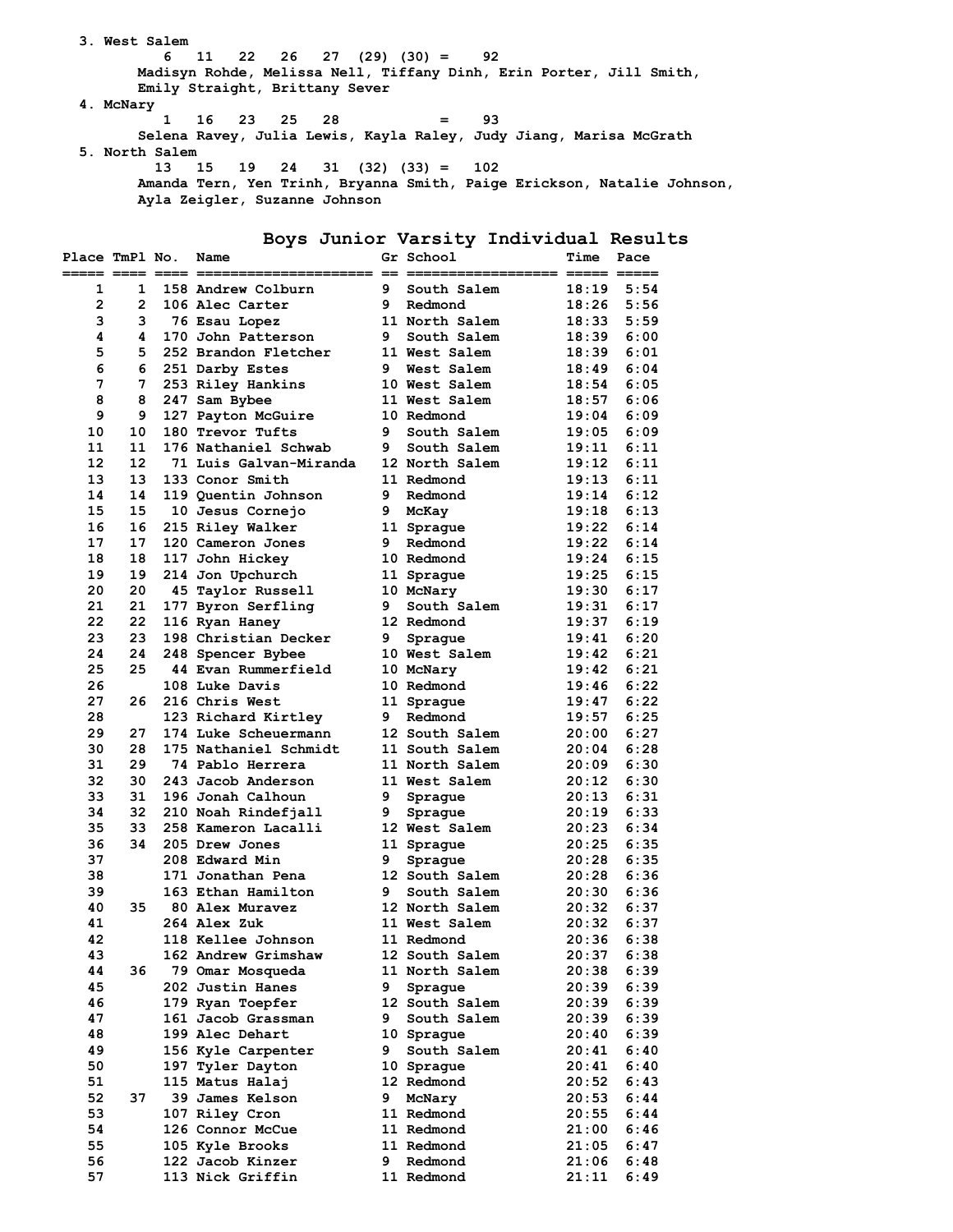| 58 |    | 111 Nicholas Evans    |    | 12 Redmond     | 21:13 | 6:50 |
|----|----|-----------------------|----|----------------|-------|------|
| 59 |    | 217 Andrew Zieg       | 9  | Spraque        | 21:16 | 6:51 |
| 60 |    | 112 Anthony Gonzales  |    | 10 Redmond     | 21:22 | 6:53 |
| 61 |    | 132 Lucas Shaffer     |    | 11 Redmond     | 21:22 | 6:53 |
| 62 |    | 166 Jorge Navejas     |    | 12 South Salem | 21:22 | 6:53 |
| 63 |    | 254 Jared Howlan      |    | 10 West Salem  | 21:28 | 6:55 |
| 64 |    | 201 Isaac Grigg       |    | 10 Sprague     | 21:28 | 6:55 |
| 65 | 38 | 85 Junior Salazar     |    | 10 North Salem | 21:32 | 6:56 |
| 66 | 39 | 46 Steven Satter      |    | 11 McNary      | 21:38 | 6:58 |
| 67 | 40 | 11 Michael Enriquez   | 9  | McKay          | 21:43 | 7:00 |
| 68 |    | 124 Jaden Lake        |    | 11 Redmond     | 21:45 | 7:00 |
| 69 | 41 | 65 Xavier Adams       |    | 11 North Salem | 21:46 | 7:01 |
| 70 |    | 259 Elliott Lownsbery |    | 11 West Salem  | 21:50 | 7:02 |
| 71 |    | 193 Nolan Armstrong   | 9  | Spraque        | 22:01 | 7:05 |
| 72 |    | 169 Ian Nile          | 9  | South Salem    | 22:03 | 7:06 |
| 73 |    | 178 Tim Slama         | 9  | South Salem    | 22:05 | 7:07 |
| 74 |    | 213 Noah Stewart      | 9  | Sprague        | 22:52 | 7:22 |
| 75 | 42 | 43 Alex Putnam        |    | 12 McNary      | 23:01 | 7:25 |
| 76 |    | 255 Kyle Hutchins     | 9  | West Salem     | 23:08 | 7:27 |
| 77 | 43 | 42 Eric Palmer        |    | 11 McNary      | 23:19 | 7:31 |
| 78 |    | 78 Zach McClellan     |    | 12 North Salem | 23:20 | 7:31 |
| 79 | 44 | 12 James Rosummy      |    | 12 McKay       | 23:27 | 7:33 |
| 80 | 45 | 15 Diego Lopez        | 9  | McKay          | 23:27 | 7:33 |
| 81 |    | 246 Matthew Bryson    | 9  | West Salem     | 23:41 | 7:38 |
| 82 |    | 261 Brenner Shankle   | 9. | West Salem     | 24:07 | 7:46 |
| 83 |    | 212 Thomas Schaap     | 9  | Spraque        | 24:09 | 7:47 |
| 84 |    | 195 Bryce Boyle       |    | 11 Sprague     | 24:25 | 7:52 |
| 85 |    | 73 Sergio Guadarrama  |    | 11 North Salem | 24:25 | 7:52 |
| 86 |    | 67 Jesus Espinoza     |    | 12 North Salem | 24:42 | 7:58 |
| 87 | 46 | 7 Quin Coons          |    | 10 McKay       | 24:48 | 7:59 |
| 88 |    | 168 Nicholas Nikas    | 9  | South Salem    | 24:49 | 8:00 |
| 89 |    | 128 Grant Moss        |    | 11 Redmond     | 24:50 | 8:00 |
| 90 |    | 206 William Kim       | 9  | Spraque        | 24:53 | 8:01 |
| 91 |    | 77 Noah Martinmaas    | 9  | North Salem    | 25:26 | 8:12 |
| 92 |    | 70 Erik Gabriel       |    | 10 North Salem | 26:44 | 8:37 |
| 93 |    | 181 Braedon Wrosch    |    | 11 South Salem | 28:45 | 9:15 |
|    |    |                       |    |                |       |      |

 **1. South Salem** 

## **Boys Junior Varsity Team Scores**

 **1 4 10 11 21 (27) (28) = 47 Andrew Colburn, John Patterson, Trevor Tufts, Nathaniel Schwab, Byron Serfling, Luke Scheuermann, Nathaniel Schmidt 2. West Salem 5 6 7 8 24 (30) (33) = 50 Brandon Fletcher, Darby Estes, Riley Hankins, Sam Bybee, Spencer Bybee, Jacob Anderson, Kameron Lacalli 3. Redmond 2 9 13 14 17 (18) (22) = 55 Alec Carter, Payton McGuire, Conor Smith, Quentin Johnson, Cameron Jones, John Hickey, Ryan Haney 4. Sprague 16 19 23 26 31 (32) (34) = 115 Riley Walker, Jon Upchurch, Christian Decker, Chris West, Jonah Calhoun, Noah Rindefjall, Drew Jones 5. North Salem 3 12 29 35 36 (38) (41) = 115 Esau Lopez, Luis Galvan-Miranda, Pablo Herrera, Alex Muravez, Omar Mosqueda, Junior Salazar, Xavier Adams 6. McNary 20 25 37 39 42 (43) = 163 Taylor Russell, Evan Rummerfield, James Kelson, Steven Satter, Alex Putnam, Eric Palmer 7. McKay 15 40 44 45 46 = 190 Jesus Cornejo, Michael Enriquez, James Rosummy, Diego Lopez, Quin Coons Girls Varsity Individual Results**  Place TmPl No. Name

|  |  | __________                           | --<br>__ | ------------   |              |  |
|--|--|--------------------------------------|----------|----------------|--------------|--|
|  |  | 1 151 Emily Weber                    |          | 12 South Salem | $18:54$ 6:05 |  |
|  |  | 2 96 Tefna Mitchell-Hoegh 11 Redmond |          |                | $19:46$ 6:22 |  |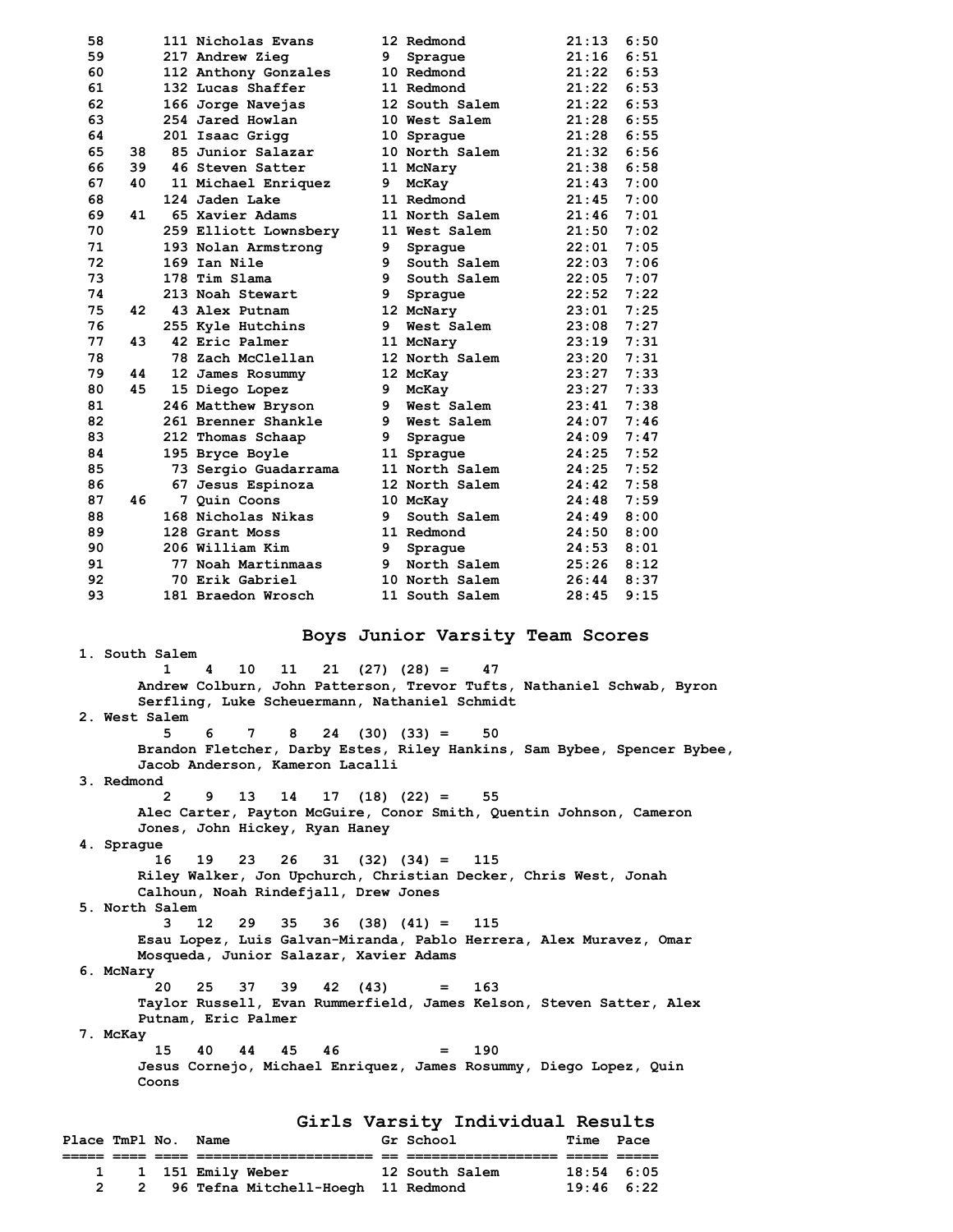| 3                 | 3                 | 142 Kellen Friedrich   |   | 12 South Salem | 19:58 | 6:26 |
|-------------------|-------------------|------------------------|---|----------------|-------|------|
| 4                 | 4                 | 146 Vivian Hawkinson   |   | 10 South Salem | 20:03 | 6:28 |
| 5                 | 5                 | 57 Kaelia Neal         |   | 10 North Salem | 20:16 | 6:32 |
| 6                 | 6                 | 30 Courtney Repp       |   | 11 McNary      | 20:21 | 6:33 |
| 7                 | 7                 | 100 Dakota Steen       |   | 10 Redmond     | 20:23 | 6:34 |
| 8                 | 8                 | 153 Aleksa Wood        |   | 10 South Salem | 20:29 | 6:36 |
| 9                 | 9                 | 20 Ashley Burger       |   | 12 McNary      | 20:41 | 6:40 |
| 10                | 10                | 88 Elissa Brouillard   |   | 12 Redmond     | 20:50 | 6:43 |
| 11                | 11                | 141 Atalie Frank       |   | 11 South Salem | 21:08 | 6:48 |
| $12 \overline{ }$ | $12 \overline{ }$ | 232 Ana Ramirez        |   | 10 West Salem  | 21:10 | 6:49 |
| 13                | 13                | 99 Samantha Scholz     |   | 11 Redmond     | 21:13 | 6:50 |
| 14                | 14                | 233 Allie Rasmussen    | 9 | West Salem     | 21:26 | 6:54 |
| 15                | 15                | 101 Richee Stevens     |   | 11 Redmond     | 21:53 | 7:03 |
| 16                | 16                | 49 Kiera Gabaldon      |   | 10 North Salem | 21:57 | 7:04 |
| 17                | 17                | 19 Aisha Amaitsa       |   | 10 McNary      | 21:59 | 7:05 |
| 18                | 18                | 226 Amy Lin            |   | 12 West Salem  | 22:04 | 7:06 |
| 19                | 19                | 145 Courtney Hammagren |   | 10 South Salem | 22:08 | 7:08 |
| 20                | 20                | 27 Kira Norton         |   | 11 McNary      | 22:13 | 7:09 |
| 21                | 21                | 186 Sierra Savage      | 9 | Sprague        | 22:19 | 7:11 |
| 22                | 22                | 185 Ally Ridling       | 9 | Sprague        | 22:22 | 7:12 |
| 23                | 23                | 58 Carina Ochoa        | 9 | North Salem    | 22:26 | 7:13 |
| 24                | 24                | 223 Rebecca Elmer      |   | 11 West Salem  | 22:28 | 7:14 |
| 25                | 25                | 224 Anna Hauck         |   | 12 West Salem  | 22:33 | 7:16 |
| 26                | 26                | 227 Grace Livengoood   | 9 | West Salem     | 22:36 | 7:17 |
| 27                | 27                | 182 Kassia Brown       | 9 | Sprague        | 22:45 | 7:20 |
| 28                | 28                | 98 Kiersten Ochsner    |   | 10 Redmond     | 22:51 | 7:22 |
| 29                | 29                | 21 Felicia Covey       |   | 11 McNary      | 22:55 | 7:23 |
| 30                | 30                | 87 Taylor Bernard      | 9 | Redmond        | 22:57 | 7:24 |
| 31                | 31                | 31 Aerial Rice         |   | 11 McNary      | 23:11 | 7:28 |
| 32                | 32                | 32 Daysha Simms-Garcia |   | 10 McNary      | 23:12 | 7:28 |
| 33                | 33                | 221 Hannah Carey       |   | 11 West Salem  | 23:22 | 7:32 |
| 34                |                   | 2 Maria Lopez          |   | 10 McKay       | 23:25 | 7:33 |
| 35                |                   | 3 Selina Luna          |   | 12 McKay       | 23:25 | 7:33 |
| 36                | 34                | 59 Maria Paredes       |   | 10 North Salem | 23:28 | 7:34 |
| 37                | 35                | 140 Ashleigh Davis     |   | 11 South Salem | 23:54 | 7:42 |
| 38                | 36                | 192 Nicola Young       |   | 11 Sprague     | 23:55 | 7:42 |
| 39                | 37                | 183 Kendra Howard      | 9 | Spraque        | 23:55 | 7:42 |
| 40                | 38                | 47 Marlene Arellano    |   | 10 North Salem | 23:57 | 7:43 |
| 41                | 39                | 50 Blanca Garcia       |   | 10 North Salem | 27:46 | 8:57 |
| 42                | 40                | 184 Kelly Johnson      |   | 12 Sprague     | 27:51 | 8:58 |

## **Girls Varsity Team Scores**

 **1. South Salem 1 3 4 8 11 (19) (35) = 27 Emily Weber, Kellen Friedrich, Vivian Hawkinson, Aleksa Wood, Atalie Frank, Courtney Hammagren, Ashleigh Davis 2. Redmond 2 7 10 13 15 (28) (30) = 47 Tefna Mitchell-Hoegh, Dakota Steen, Elissa Brouillard, Samantha Scholz, Richee Stevens, Kiersten Ochsner, Taylor Bernard 3. McNary 6 9 17 20 29 (31) (32) = 81 Courtney Repp, Ashley Burger, Aisha Amaitsa, Kira Norton, Felicia Covey, Aerial Rice, Daysha Simms-Garcia 4. West Salem 12 14 18 24 25 (26) (33) = 93 Ana Ramirez, Allie Rasmussen, Amy Lin, Rebecca Elmer, Anna Hauck, Grace Livengoood, Hannah Carey 5. North Salem 5 16 23 34 38 (39) = 116 Kaelia Neal, Kiera Gabaldon, Carina Ochoa, Maria Paredes, Marlene Arellano, Blanca Garcia 6. Sprague 21 22 27 36 37 (40) = 143 Sierra Savage, Ally Ridling, Kassia Brown, Nicola Young, Kendra Howard, Kelly Johnson Boys Varsity Individual Results** 

| Place TmPl No. |  | Name                | Gr School      | Time               | Pace |
|----------------|--|---------------------|----------------|--------------------|------|
|                |  |                     |                |                    |      |
|                |  | 1 1 81 Chris Musser | 12 North Salem | $16:30 \quad 5:19$ |      |
|                |  | 2 134 Alex Stevens  | 9 Redmond      | $16:35$ 5:21       |      |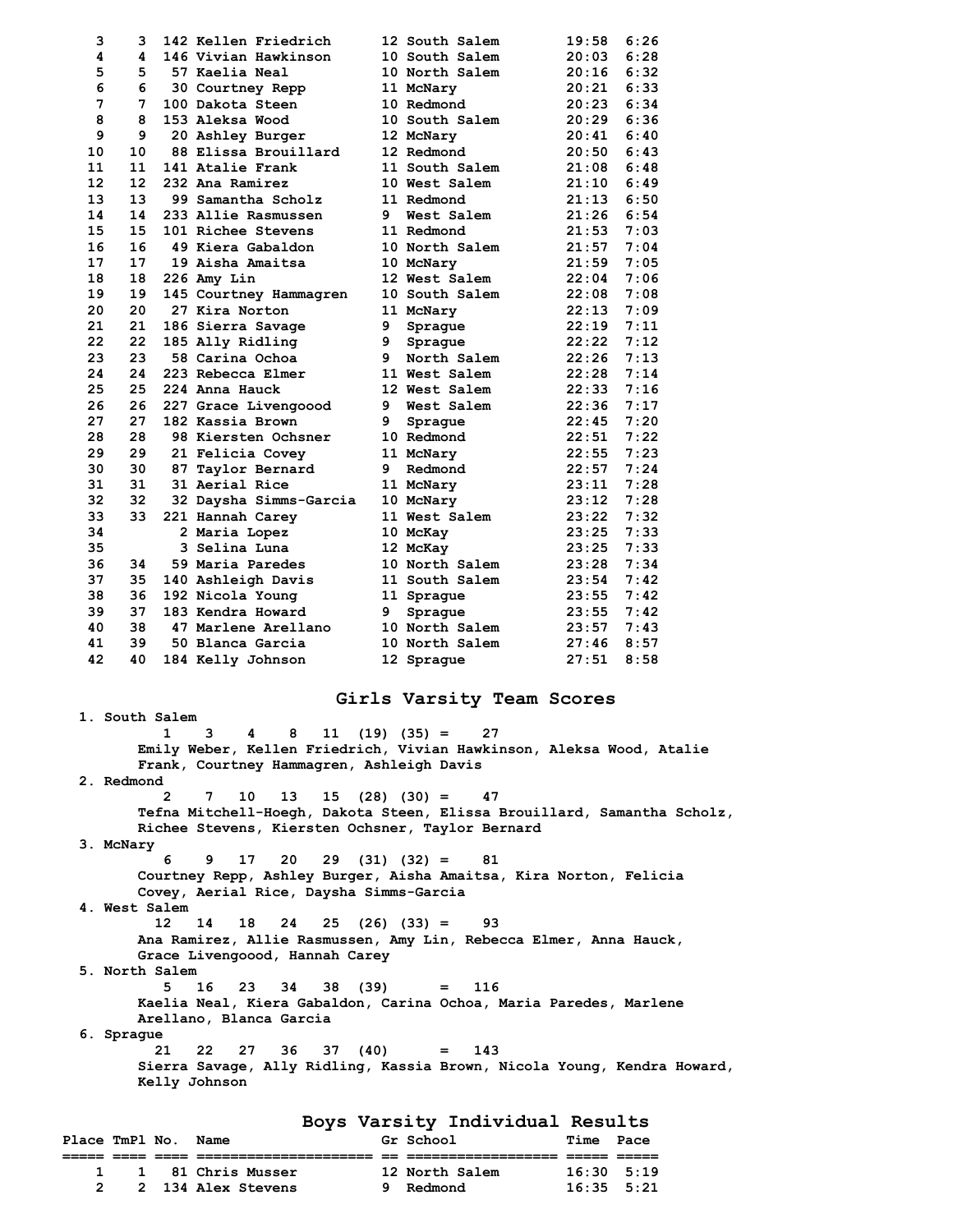| 3              | 3     |   | 249 David Clark                                                         |   | 12 West Salem            | 16:41          | 5:23 |
|----------------|-------|---|-------------------------------------------------------------------------|---|--------------------------|----------------|------|
| 4              | 4     |   | 194 Jacob Atkinson                                                      |   | 11 Spraque               | $16:46$ $5:24$ |      |
| 5              |       |   | 5 84 Jorge Rico                                                         |   | 12 North Salem           | $16:48$ 5:25   |      |
| 6              | 6     |   | 159 Nick Ellis                                                          |   | 12 South Salem           | $16:49$ $5:25$ |      |
| 7              | 7     |   | 86 Ramon Villa                                                          |   | 12 North Salem           | $16:53$ $5:26$ |      |
| 8              | 8     |   | 114 Oliver Gunther                                                      |   | 11 Redmond               | $16:57$ $5:28$ |      |
| 9              | 9     |   | 257 Emanuel Kraynick                                                    |   |                          |                |      |
|                |       |   |                                                                         |   | 11 West Salem            | $17:05$ 5:30   |      |
| 10             | 10    |   | 211 Nathaniel Roberts                                                   |   | 10 Spraque               | $17:08$ 5:31   |      |
| 11             | 11    |   | 262 Matthew Thomas                                                      |   | 12 West Salem            | $17:12$ 5:33   |      |
| 12             | 12    |   | 263 Ben Whitenack                                                       |   | 12 West Salem            | $17:18$ 5:35   |      |
| 13             | 13    |   | 9 Carlos Cornejo                                                        |   | 12 McKay                 | $17:20$ 5:35   |      |
| 14             | 14    |   | 244 Sean Barr                                                           |   | 11 West Salem            | $17:24$ 5:36   |      |
| 15             | 15    |   | 242 Brendan Abel                                                        |   | 11 West Salem            | 17:24 5:36     |      |
| 16             | 16    |   | 245 Jake Beach                                                          |   | 9 West Salem             | $17:24$ 5:37   |      |
| 17             | 17    |   | 131 Jimi Seeley                                                         |   | 10 Redmond               | $17:25$ 5:37   |      |
| 18             |       |   |                                                                         |   |                          |                |      |
|                | 18    |   | 38 Tyler Jordan                                                         |   | 12 McNary                | $17:39$ $5:41$ |      |
| 19             | 19    |   | 209 Taylor Nusser                                                       |   | 12 Sprague               | $17:40$ 5:42   |      |
| 20             | 20    |   | 41 Dylan McHugh                                                         |   | 12 McNary                | $17:47$ 5:44   |      |
| 21             | 21    |   | 203 Matthew Hatzenbihler                                                |   | 12 Sprague               | $17:47$ 5:44   |      |
| 22             | $22-$ |   | 207 Andrew Miller                                                       |   | 11 Spraque               | $17:48$ 5:44   |      |
| 23             | 23    |   | 160 Daniel Fauss                                                        |   | 12 South Salem           | $17:53$ $5:46$ |      |
| 24             | 24    |   | 109 Memo Delatorre                                                      |   | 11 Redmond               | $17:54$ $5:46$ |      |
| 25             | 25    |   | 37 Edgar Jimenez                                                        |   | 12 McNary                | $17:54$ $5:46$ |      |
| 26             | 26    |   | 165 Andrew Jensen                                                       |   | 12 South Salem           | $17:55$ $5:46$ |      |
|                |       |   |                                                                         |   |                          |                |      |
| 27             | 27    |   | 82 Julio Olmos                                                          | 9 | North Salem              | $17:59$ $5:48$ |      |
| 28             | 28    |   | 110 Joey Donohue                                                        |   | 11 Redmond               | $18:02$ 5:49   |      |
| 29             | 29    |   | 69 Carlos Flores                                                        |   | 11 North Salem           | $18:06$ 5:50   |      |
| 30             | 30    |   | 125 Forrest McCauley                                                    |   | 10 Redmond               | $18:12$ 5:52   |      |
| 31             | 31    |   | 121 Jacob Jungck                                                        |   | 12 Redmond               | $18:15$ 5:53   |      |
| 32             | 32    |   | 33 Amadi Amaitsa                                                        |   | 11 McNary                | $18:15$ 5:53   |      |
| 33             | 33    |   | 155 Slater Broaddus                                                     |   | 11 South Salem           | $18:15$ 5:53   |      |
| 34             | 34    |   | 17 Miguel Sanchez                                                       |   | 12 McKay                 | $18:22$ 5:55   |      |
| 35             | 35    |   | 36 Tony Goemaere                                                        |   | 11 McNary                | 18:24 5:56     |      |
|                |       |   |                                                                         |   |                          |                |      |
| 36             | 36    |   | 164 Hayden Harms                                                        |   | 12 South Salem           | 18:28 5:57     |      |
| 37             | 37    |   | 172 Sam Ruck                                                            |   | 10 South Salem           | $18:30$ $5:58$ |      |
| 38             | 38    |   | 75 Lee Lindley                                                          |   | 12 North Salem           | $18:39$ $6:01$ |      |
| 39             | 39    |   | 200 Jason Dornon                                                        |   | 11 Sprague               | $18:41$ $6:01$ |      |
| 40             | 40    |   | 13 Lupe Granados                                                        | 9 | McKay                    | $18:48$ 6:03   |      |
| 41             | 41    |   | 18 Efrain Zuniga                                                        |   | 10 McKay                 | $19:01$ 6:08   |      |
| 42             | 42    |   | 34 Jared Blaylock                                                       |   | 12 McNary                | $19:02$ 6:08   |      |
| 43             | 43    |   | 40 Dalton Lindsey                                                       |   | 10 McNary                | $19:05$ 6:09   |      |
| 44             | 44    |   | 157 Caleb Clark                                                         |   | 12 South Salem           | $19:10$ $6:11$ |      |
| 45             | 45    |   | 14 Trey Hargrove                                                        |   | 9 McKay                  | 19:22          | 6:14 |
|                |       |   |                                                                         |   |                          |                |      |
| 46             |       |   | 46 83 Daniel Perez                                                      |   | 12 North Salem           | $19:24$ 6:15   |      |
| 47             | 47    |   | 204 Jeff Howard                                                         |   | 12 Sprague               | $20:18$ 6:32   |      |
| 48             |       |   | 48 8 Haydn Coons                                                        |   | 11 McKay                 | $20:49$ 6:42   |      |
| 1. West Salem  |       |   |                                                                         |   | Boys Varsity Team Scores |                |      |
|                |       | 3 | 11<br>12<br>9.                                                          |   | $14$ (15) (16) =<br>49   |                |      |
|                |       |   | David Clark, Emanuel Kraynick, Matthew Thomas, Ben Whitenack, Sean      |   |                          |                |      |
|                |       |   | Barr, Brendan Abel, Jake Beach                                          |   |                          |                |      |
| 2. North Salem |       |   |                                                                         |   |                          |                |      |
|                |       | 1 | 27<br>5<br>7                                                            |   | $29$ (38) (46) = 69      |                |      |
|                |       |   | Chris Musser, Jorge Rico, Ramon Villa, Julio Olmos, Carlos Flores, Lee  |   |                          |                |      |
|                |       |   | Lindley, Daniel Perez                                                   |   |                          |                |      |
| 3. Sprague     |       |   |                                                                         |   |                          |                |      |
|                |       |   |                                                                         |   |                          |                |      |
|                |       | 4 | 10<br>$22(39)(47) =$<br>19<br>21                                        |   | 76                       |                |      |
|                |       |   | Jacob Atkinson, Nathaniel Roberts, Taylor Nusser, Matthew Hatzenbihler, |   |                          |                |      |
|                |       |   | Andrew Miller, Jason Dornon, Jeff Howard                                |   |                          |                |      |
| 4. Redmond     |       |   |                                                                         |   |                          |                |      |
|                |       | 2 | 8<br>17<br>24<br>28                                                     |   | $(30)$ $(31) =$<br>- 79  |                |      |
|                |       |   | Alex Stevens, Oliver Gunther, Jimi Seeley, Memo Delatorre, Joey         |   |                          |                |      |
|                |       |   | Donohue, Forrest McCauley, Jacob Jungck                                 |   |                          |                |      |
| 5. South Salem |       |   |                                                                         |   |                          |                |      |
|                |       | 6 | 26<br>33<br>36<br>23                                                    |   | $(37) (44) =$<br>124     |                |      |
|                |       |   |                                                                         |   |                          |                |      |

 **Nick Ellis, Daniel Fauss, Andrew Jensen, Slater Broaddus, Hayden Harms, Sam Ruck, Caleb Clark** 

 **6. McNary** 

 **18 20 25 32 35 (42) (43) = 130 Tyler Jordan, Dylan McHugh, Edgar Jimenez, Amadi Amaitsa, Tony Goemaere, Jared Blaylock, Dalton Lindsey**